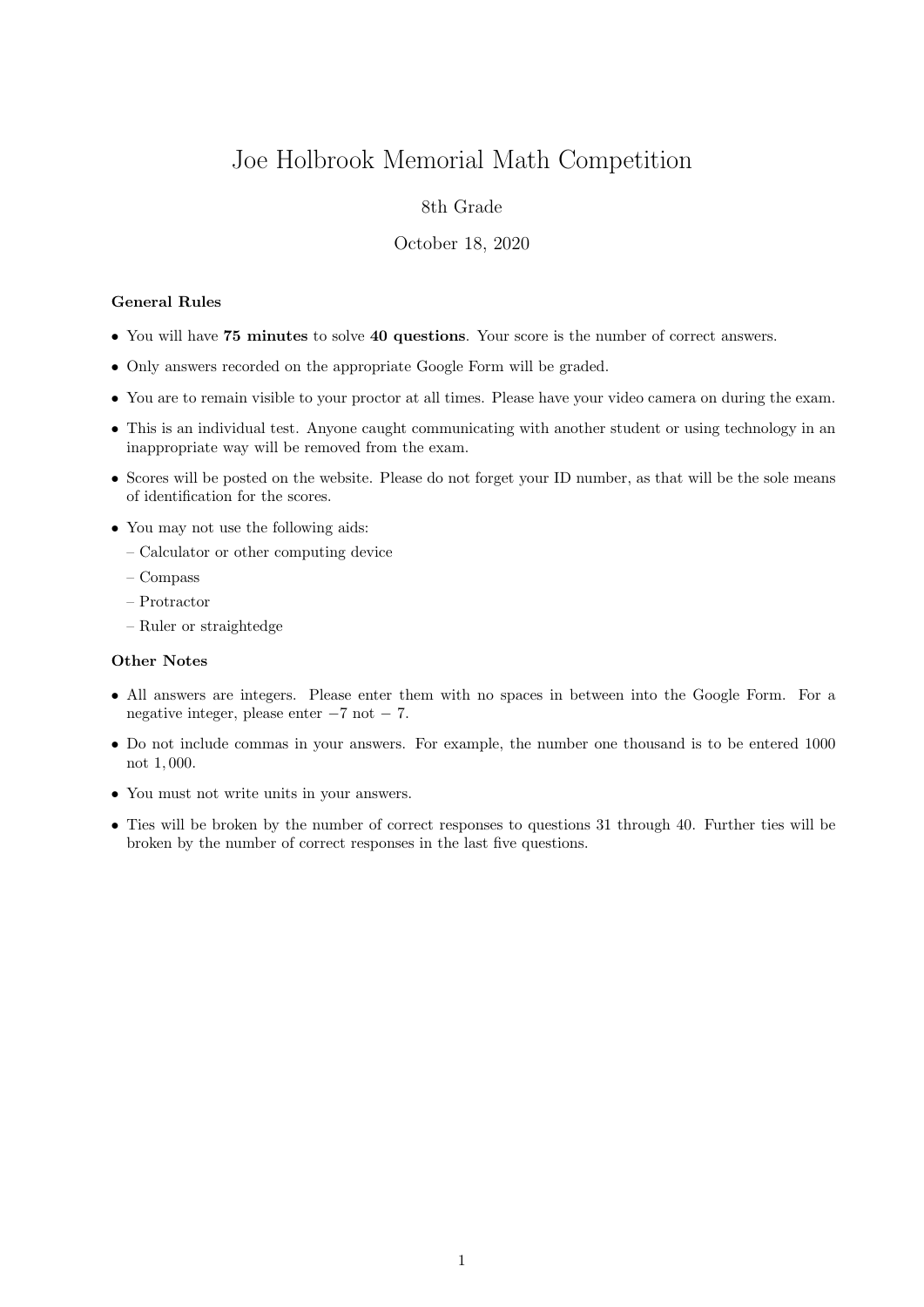- 1. Compute  $\frac{5^2 \times 5^2}{5^2}$  $\frac{1}{5^2}$  +  $\frac{5^2+5^2}{5^2}$  $\frac{1}{5^2}$ .
- 2. A pencil costs \$0.85 and an eraser costs \$0.92. You buy 7 pencils, which is 3 more than the number of erasers you buy. How many cents do you spend in total?
- 3. On Halloween, the sun sets at 5:52 pm. It will take an additional 87 minutes for full darkness to settle in. If Frank needs to be back when it turns completely dark and starts trick-or-treating at 4:37 pm, how many minutes will he have to trick-or-treat?
- 4. In Dougland there are three types of currency: the Suzy, the Snowman, and the Doug. Given that two Suzys are worth 5 Snowmans and 3 Snowmans are worth 14 Dougs. How many Dougs is 24 Suzys?
- 5. Jake has a pair of 6-sided dice with unique sides. The first die has sides 1, 3, 3, 4, 5, 6 and the second die has sides 1, 2, 3, 4, 4, 6. Jake roles both dice at the same time and takes the sum of the two dice. If  $\frac{a}{b}$  is the probability of rolling a 7 in simplest terms, what is  $a + b$ ?
- 6. In some strange world, dogs have  $2x + 5$  toes on each leg and 3 legs, and cats have  $3x 3$  toes on each leg and 5 legs. In a room with 3 dogs and 2 cats, there are a total of 111 toes in the room. What is  $x$ ?
- 7. Kevin refuses to go outside if the temperature has less than 5 factors. The temperatures this week were 61, 62, 63, 64, 65, 66, and 67 degrees. How many of these days did Kevin stay home?
- 8. Solve for x if  $x^{\frac{5}{3}} = 32$ .
- 9. Simon has a poster of dimensions 10 inches by 20 inches. He wants to scale it up proportionally so that its area grows by a factor of 72. It would have a width of  $a\sqrt{b}$  inches and length of  $c\sqrt{d}$  inches where both dimensions are in simplest form. What is  $a + b + c + d$ ?
- 10. Evaluate

$$
\lceil \sqrt{5} \rceil + \lceil \sqrt{6} \rceil + \lceil \sqrt{7} \rceil + \dots + \lceil \sqrt{29} \rceil
$$

Note: For a real number x,  $[x]$  denotes the smallest integer that is greater than or equal to x.

- 11. Isaac and Renee were talking about their parents. Isaac asked Renee to guess their ages, so Renee asked for some hints. Isaac said, "my parents' ages each have either 3 or 4 factors." Renee said, "That's not enough information," so Isaac added, "My parents are both older than 20 and younger than 50, and their ages end in 9." Renee said again, "still not enough information," to which Isaac responded "My dad's at least one year older than my mom." What is the sum of the ages of Isaac's parents?
- 12. How many numbers less than 1000 are divisible by 6 and 4, but not 7?
- 13. Circle A has radius 6 and circle B has radius 4. They have a common external tangent of length 12. If the distance between their centers can be written in the form  $a\sqrt{b}$  such that b is not divisible by the square of any primes, find  $a + b$ .
- 14. Quadrilateral ABCD is inscribed in a circle with center O. E lies on minor arc CD such that  $EO \perp CD$ . If  $\angle CED = 100^\circ$  and  $\angle ADE = 90^\circ$ , find  $\angle ABC$ .
- 15. There exists a nondegenerate triangle  $ABC$  with integer side lengths such that  $BD$  is an angle bisector, where D lies on  $\overline{AC}$ . BD cuts AC into pieces of lengths 7 and 3. Find the minimum possible perimeter of  $\triangle ABC$ .
- 16. A die is taken, and 4 of its edges are colored red, 4 are colored green, and 4 are colored blue. The die is then rolled, and the expected number of edges on the top face that are blue is in simplest terms  $\frac{a}{b}$ . What is  $a + b$ ?
- 17. A group of n friends are playing a card game with a pack of 126 cards. After the cards are dealt out, everyone has at least one card, but the players realize that exactly one half of them each have one more card than each of the other half. What is the sum of the possible values of  $n$ ?
- 18. A square of side length y is wholly inscribed within a square of side length x where x and y are integers. If the area between the two squares is 2020, find the minimum possible value of  $x$ .
- 19. How many permutations of the numbers 1, 2, 3, 4, and 5 are there such that no three consecutive numbers in the permutation form an arithmetic series?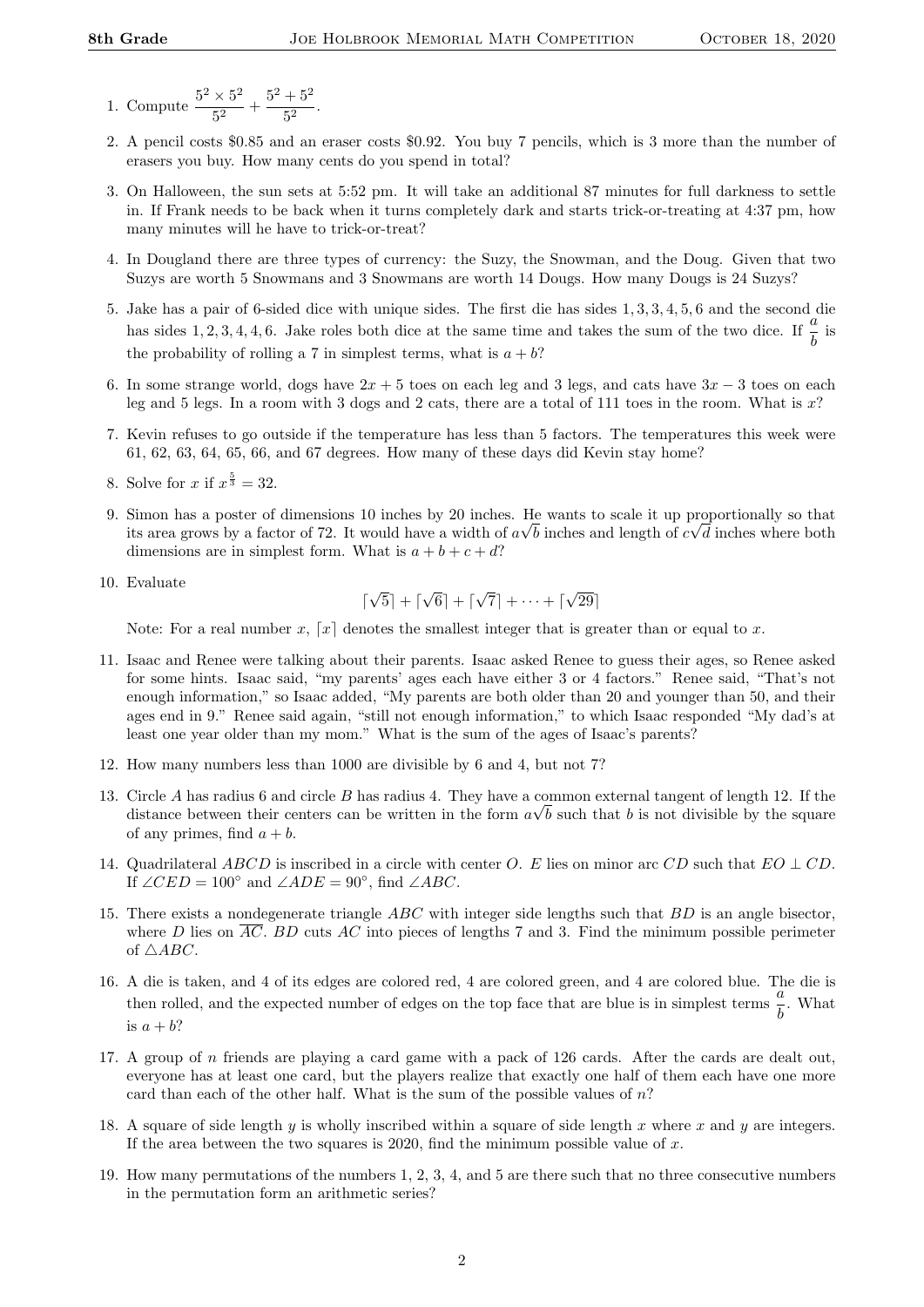20. Given the system of equations

$$
xy = 6 - 2x - 3y,
$$
  
\n
$$
yz = 6 - 4y - 2z,
$$
  
\n
$$
xz = 30 - 4x - 3z,
$$

find the positive solution of  $x$ .

- 21. Suppose m is a three-digit positive integer such that  $gcd(12, m) = 1$  and  $12^{-1} \equiv 12^2 \pmod{m}$ . What is m? (Note:  $a^{-1}$  (mod b) is defined as the number k such that  $a \cdot k \equiv 1 \pmod{b}$ ).
- 22. Call a word formed from the letters  $a, b$ , and c mayan if between any two a's (not necessarily adjacent), there is a b, between any two b's (not necessarily adjacent), there is a c, and between any two c's (not necessarily adjacent), there is an a. How many mayan words of length 2020 start with abc?
- 23. Point A is  $(2\pi, -\pi)$ , point B is  $(\sqrt{7},$  $\sqrt{14}$ ), and point C is  $(2\sqrt{7},$ √ 14− 7  $\frac{1}{2}$ ). The area of triangle *ABC* can be written as  $\frac{a+b\sqrt{c}}{b}$ √  $\frac{\partial \mathbf{v} \cdot \mathbf{v}}{\partial d}$ , where a, b, c, d are integers,  $gcd(a, b, d) = 1$ , and c is square-free. Find  $a+b+c+d$ .

√

- 24. Pick a point D on segment  $\overline{BC}$  of non-degenerate  $\triangle ABC$  such that  $\triangle ABD$  is similar to at least one of  $\triangle ACD$ ,  $\triangle ADC$ ,  $\triangle CAD$ ,  $\triangle CDA$ ,  $\triangle DAC$ , and  $\triangle DCA$ . What is the sum for all the possible distinct values for ∠ADC?
- 25. Anthony, David, and Erez are talking to each other while respecting social distancing. Each of them is exactly 6 feet away from the other 2. Autumn does not want to be within 6 feet of Anthony, David, or Erez. The area, in square feet, of the space Autumn does not want to enter is  $a\pi + b\sqrt{c}$ , wherea, b, c are integers. Find  $a + b + c$ .
- 26. For how many values of c in the interval  $[0, 1000]$  does the equation

$$
7\lfloor x \rfloor + 2\lceil x \rceil = c
$$

have a solution for x? Note: For a real number x, |x| denotes the largest integer that is less than or equal to x.

- 27. Compute the sum of all positive integers that are equal to 105 plus their largest prime factor.
- 28. A cube of side length  $\frac{7}{3}$  is dropped into a random place on the 3D lattice in the coordinate space (a coordinate plane with an extra dimension), with the sides of the square parallel/perpendicular to the axes. The expected number of lattice points (points with integer coordinates) in the interior of the cube  $\frac{a}{\text{is}}$   $\frac{a}{\tau}$  $\frac{a}{b}$  in simplest terms, what's  $a + b$ ?
- 29. Let triangle ABC be a triangle such that  $\angle ABC = 120^{\circ}$ . Let D be a point on  $\overline{AC}$  such that  $\overline{BD}$  bisects  $\angle ABC$ . If the ratio of the length of  $\overline{AB}$ :  $\overline{BC} = 2:1$ , let the ratio of the length of  $\overline{BD}$ :  $\overline{BC} = m:n$ , where m and n are relatively prime integers. Find  $m + n$ .
- 30. A number with an even amount of digits is called a "sandwich number" if the first half of the digits are in strictly decreasing order and the second half of the digits are in strictly increasing order. For example, 987359 is a sandwich number while 988778 is not. If  $\frac{m}{n}$  of all six-digit sandwich numbers are palindromes (numbers that read the same backward and forwards) and  $m$  and  $n$  are relatively prime positive integers, what is  $m + n$ ?
- 31. Let  $f(x)$  be a quadratic function with integer coefficients that satisfies  $f(x) = x^2 + kx + k \cdot f(x-1)$ , where k is a positive integer. Compute  $|f(1)|$ .
- 32. Two boxes are stacked on top of each other, against a vertical wall. The bottom box comes out 12 inches, is 3 inches wide and 8 inches tall. The top box comes out 4 inches, is 3 inches wide and 6 inches tall. A 3-inch wide plank is secured so that it leans against these two boxes and the wall. Then the boxes are removed, while the plank stays still. What is the volume of the largest box that can fit under this plank, without poking out either side?
- 33. In a certain family, there is one father, one mother, and some children (some boys and some girls). The average number of male relatives for a person in the family (where the relatives are also in the family) is 6.75. If there are m males and f females in the family, compute the value of  $10f + m$ .